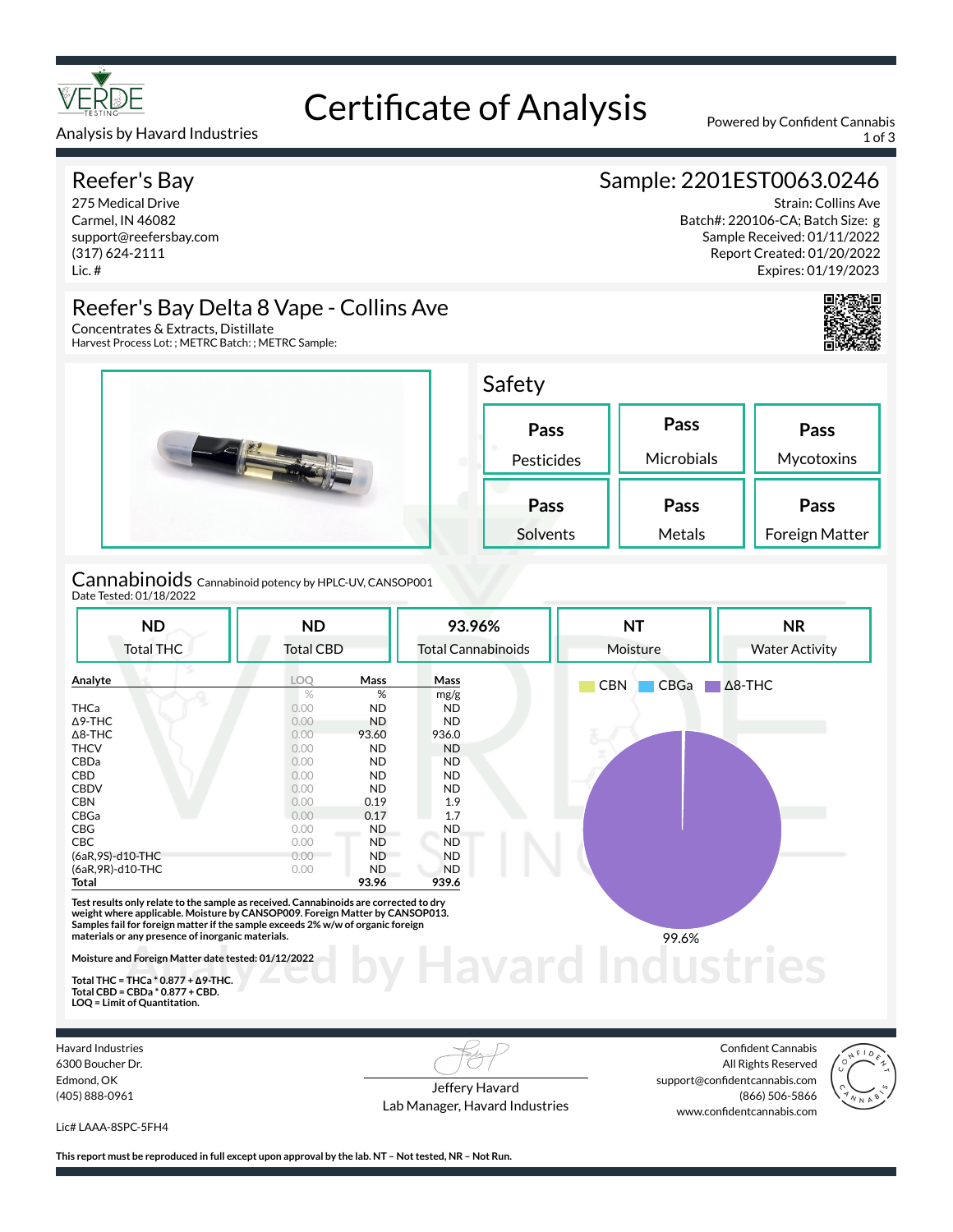

### Analysis by Havard Industries 2007 30 and 2007 30 and 2007 30 and 2007 30 and 2007 30 and 2007 30 and 2007 30 and 2007 30 and 2007 30 and 2007 30 and 2007 30 and 2007 30 and 2007 30 and 2007 30 and 2007 30 and 2007 30 and

## Reefer's Bay

275 Medical Drive Carmel, IN 46082 support@reefersbay.com (317) 624-2111 Lic. #

## Reefer's Bay Delta 8 Vape - Collins Ave

**Analyte LOQ Mass Mass**

Ɓ-Limonene 0.00 0.65 6.5  $β$ -Caryophyllene 0.00 0.49 4.9  $β$ -Pinene 0.00 0.40 4.0 Linalool **1.9** 0.00 0.19 1.9 **β-Myrcene** 0.00 **0.13 1.3 Terpinolene** 0.00 0.09 0.9

Harvest Process Lot: ; METRC Batch: ; METRC Sample:

## Concentrates & Extracts, Distillate

Terpenes <sub>Cannabinoid Terpenes by GC-FID, CANSOP005</sub> Date Tested: 01/19/2022 01/17/2022

#### ž-Pinene 0.00 0.07 0.7  $α$ -Humulene 0.00 0.06 0.6 ž-Bisabolol 0.00 0.06 0.6 trans-Nerolidol 0.00 0.02 0.2 cis-Nerolidol 0.00 0.02 0.2 **Camphene** 0.00 0.02 0.2 ш Caryophyllene Oxide 0.00 0.01 0.1 Ocimene 0.00 0.01 0.1 3-Carene 0.00 0.01 0.1 **Isopulegol 0.00 0.01 0.1** Pine Geraniol 0.00 0.00 0.00 0.00 α-Terpinene 0.00 0.00 0.00 0.00 v-Terpinene 0.00 0.00 0.00 Eucalyptol 0.00 ND ND Guaiol 0.00 ND ND p-Cymene 0.00 ND ND **Total 2.25 22.5**

%  $\%$  mg/g

# **Analyzed by Havard Ind**

**Test results only relate to the sample as received. Terpenes are corrected to dry weight where applicable. ND = Not Detected, NT = Not tested**

Havard Industries 6300 Boucher Dr. Edmond, OK (405) 888-0961

Jeffery Havard Lab Manager, Havard Industries

Confident Cannabis All Rights Reserved support@confidentcannabis.com (866) 506-5866 www.confidentcannabis.com



Lic# LAAA-8SPC-5FH4

**This report must be reproduced in full except upon approval by the lab. NT – Not tested, NR – Not Run.**

Certificate of Analysis Powered by Confident Cannabis

## Sample: 2201EST0063.0246

Strain: Collins Ave Batch#: 220106-CA; Batch Size: g Sample Received: 01/11/2022 Report Created: 01/20/2022 Expires: 01/19/2023



**Orange** Cinnamon







**2.25%**

Primary Aromas